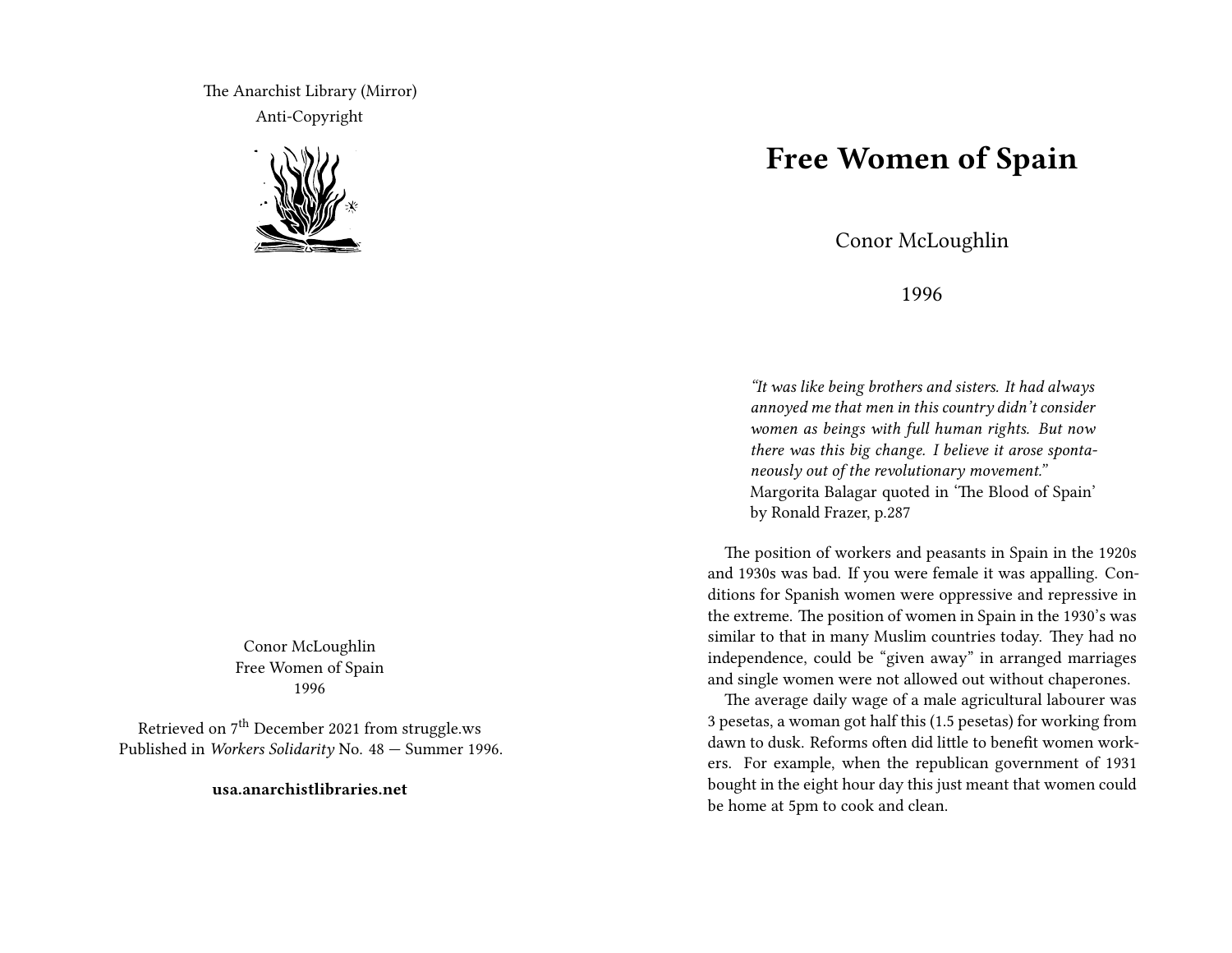The 1931 government had introduced limited divorce, given women the vote and some limited maternity leave. There was a small movement for women's' rights but it was reformist and based on middle class and professional women. Within the anarchist movement there was little discussion of women's issues. However just before the military coup in May 1936 two small groups of anarchist women from Madrid and Barcelona merged to form the Mujeres Libres (Free Women) organisation.

The revolution in Spain began as a reaction to the military coup (see Workers Solidarity no.47). Workers organised by the anarcho-syndicalist CNT union and, to a lesser extent, the socialist UGT union federations took to the streets. The response was spontaneous and courageous, heavily influenced by anarchist ideas which had a deep implantation among Spanish workers and peasants.

Women were everywhere in the initial resistance and fought as full and equal members of the anti-fascist militias up until November 1936, when the republican government ordered women away from the frontline. Many were killed in the battle for Madrid. There were changes in work, leisure and in attitudes towards women.

Women were involved at all levels in the collectivisation of industry and land. Piece-work in the home was abandoned as women flooded into the factories. It was a time of tremendous excitement as a wave of revolutionary enthusiasm swept over the republican zone. As one woman, Pepetia Carpena of the Catalan regional committee of Mujeres Libres, put it "even if I had died I wouldn't have wanted not to have had that experience."

Revolutions bring about dramatic social changes. Old expectations, assumptions and ways of behaving begin to be questioned. But change doesn't occur overnight. Rather, change starts with a discussion. It's though the often long and messy process of debate and disagreement that the way in which we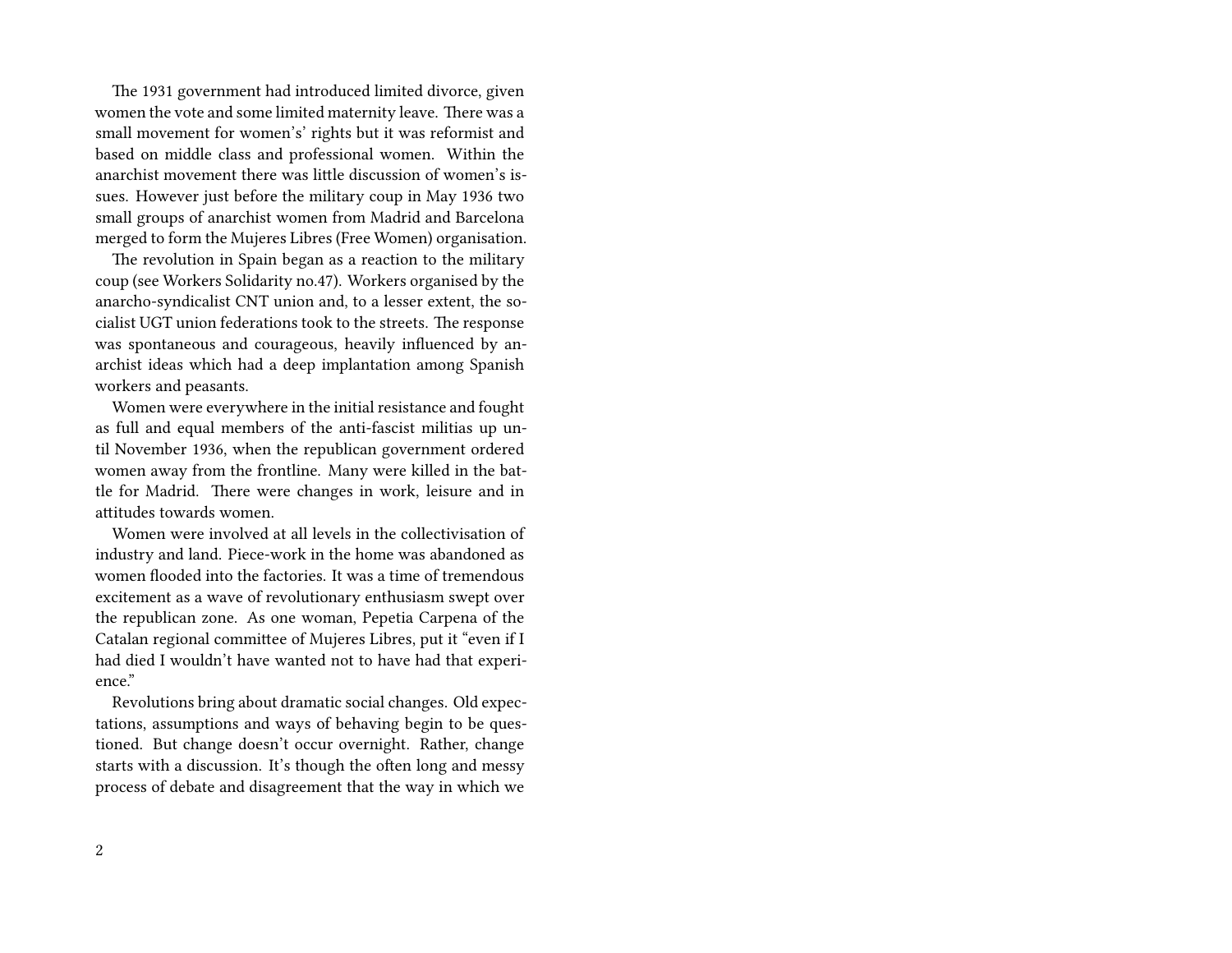see the world is radically altered. So, as we can see in Spain, no revolution is cut and dry.

In areas where they were well organised, such as Terrasa where anarchist women in the textile industry had a group since 1931, they gained maternity leave and full equality of pay. In many cases, though, the CNT was unable or unwilling to make real it's goal of full equality. In textiles, in general, where women formed the overwhelming majority of the workforce they still had the lowest wages.

On the land there was further to go as attitudes lagged even further behind. However, in the collectives women found that for the first time ever they did have a real say, although sometimes not an equal say or vote to the men. In some collectives such as Mazon and Miramel in Aragon women and men were paid the same. In many, though, this was not the case.

These collectives did assume that a woman deserved an income in her own right, which was an advance. Most collectives, though, had a "family wage". This, of course, was almost always paid to the man who would be assumed to be the head of the household. The social division of labour remained. "Women's work" was "women's work" and when women did "men's work" they still got women's wages !

The CNT was committed, at least in theory, to full and absolute equality. They declared, at their 1936 Saragosa conference, that after the revolution "the two sexes will be equal, both in rights and obligations."

In practice, up to 1936, the CNT was failing to draw in women. Women in the union often found that they were not being taken seriously and that sexism was not uncommon. To combat this the Mujeres Libres group was founded in May 1936.

They aimed to empower women, giving them the confidence to become involved in anarchist politics. They saw it as crucial to involve women directly in the struggle for their own liberation. They did not see themselves as feminists, in fact according